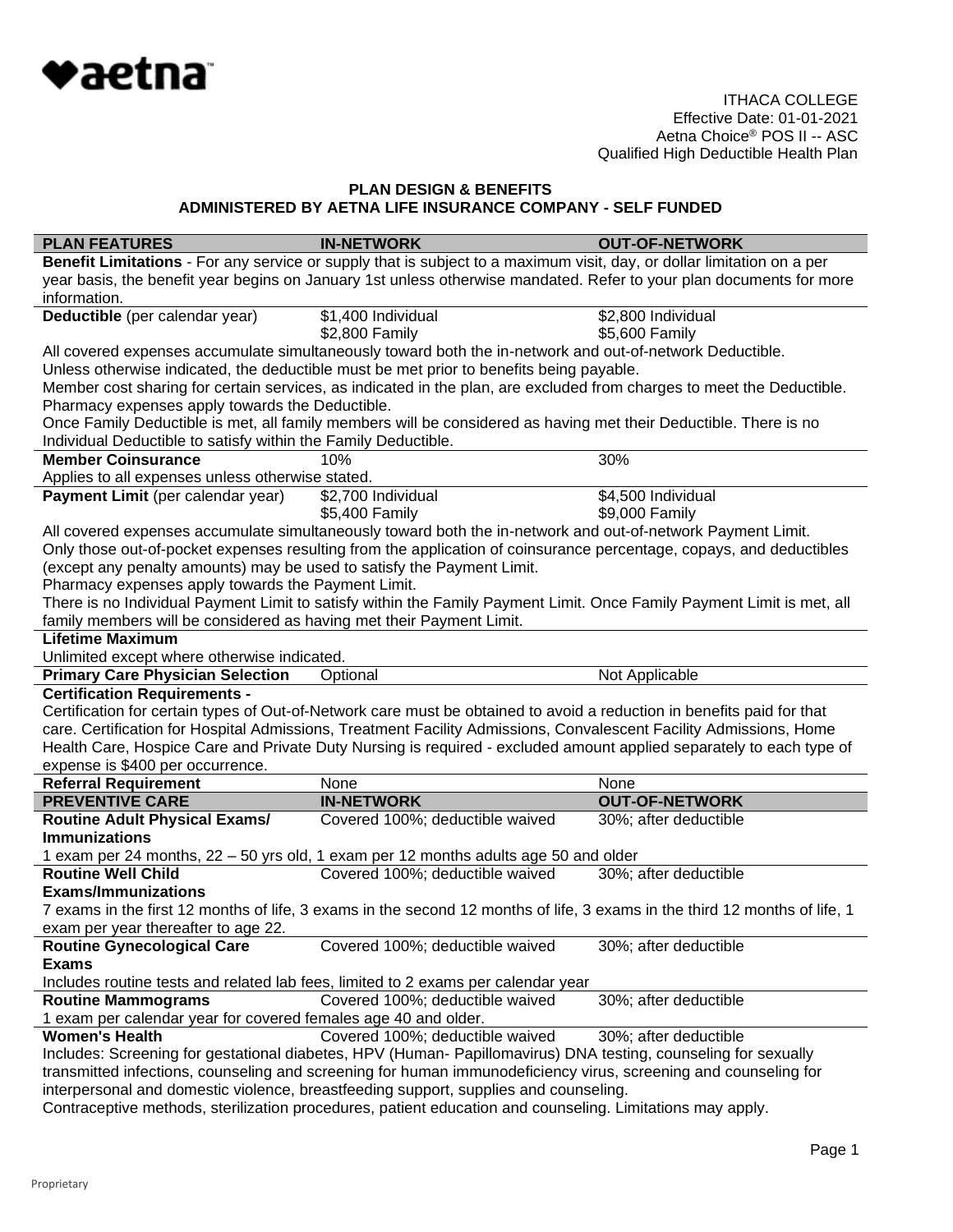

| <b>Routine Digital Rectal Exam</b>                              | Covered 100%; deductible waived                                                                                      | 30%; after deductible                    |  |  |
|-----------------------------------------------------------------|----------------------------------------------------------------------------------------------------------------------|------------------------------------------|--|--|
| 1 exam per calendar year for covered males                      |                                                                                                                      |                                          |  |  |
| <b>Prostate-specific Antigen Test</b>                           | Covered 100%; deductible waived                                                                                      | 30%; after deductible                    |  |  |
| 1 exam per calendar year for covered males                      |                                                                                                                      |                                          |  |  |
| <b>Colorectal Cancer Screening</b>                              | Covered 100%; deductible waived                                                                                      | <b>Covered under Routine Adult Exams</b> |  |  |
|                                                                 | Starting at age 45, fecal occult blood test once per year. Sigmoidoscopy every 5 years. Double contract barium enema |                                          |  |  |
| every 5 years. Colonoscopy every 10 years.                      |                                                                                                                      |                                          |  |  |
| <b>Routine Eye Exams</b>                                        | Covered 100%; deductible waived                                                                                      | 30%; after deductible                    |  |  |
| 1 routine exam per 24 months.                                   |                                                                                                                      |                                          |  |  |
| <b>Routine Hearing Screening</b>                                | Covered 100%; deductible waived                                                                                      | 30%; after deductible                    |  |  |
| <b>PHYSICIAN SERVICES</b>                                       | <b>IN-NETWORK</b>                                                                                                    | <b>OUT-OF-NETWORK</b>                    |  |  |
| <b>Office Visits to PCP</b>                                     | 10%; after deductible                                                                                                | 30%; after deductible                    |  |  |
|                                                                 | Includes services of an internist, general physician, family practitioner or pediatrician.                           |                                          |  |  |
| <b>Specialist Office Visits</b>                                 | 10%; after deductible                                                                                                | 30%; after deductible                    |  |  |
| <b>Hearing Exams</b>                                            | Covered 100%; deductible waived                                                                                      | 30%; after deductible                    |  |  |
| 1 routine exam per 24 months.                                   |                                                                                                                      |                                          |  |  |
| <b>Pre-Natal Maternity</b>                                      | Covered 100%; deductible waived                                                                                      | 30%; after deductible                    |  |  |
| <b>Walk-in Clinics</b>                                          | 10%; after deductible                                                                                                | 30%; after deductible                    |  |  |
|                                                                 | <b>Designated Walk-in Clinics</b>                                                                                    |                                          |  |  |
|                                                                 | Covered 100%; after deductible                                                                                       |                                          |  |  |
|                                                                 | Walk-in Clinics are free-standing health care facilities that (a) may be located in or with a pharmacy, drug store,  |                                          |  |  |
|                                                                 | supermarket or other retail store; and (b) provide limited medical care and services on a scheduled or unscheduled   |                                          |  |  |
|                                                                 | basis. Urgent care centers, emergency rooms, the outpatient department of a hospital, ambulatory surgical centers,   |                                          |  |  |
| and physician offices are not considered to be Walk-in Clinics. |                                                                                                                      |                                          |  |  |
| <b>Allergy Testing</b>                                          | 10%; after deductible                                                                                                | 30%; after deductible                    |  |  |
| <b>Allergy Injections</b>                                       | 10%; after deductible                                                                                                | 30%; after deductible                    |  |  |
| <b>DIAGNOSTIC PROCEDURES</b>                                    | <b>IN-NETWORK</b>                                                                                                    | <b>OUT-OF-NETWORK</b>                    |  |  |
| <b>Diagnostic X-ray</b>                                         | 10%; after deductible                                                                                                | 30%; after deductible                    |  |  |
| (other than Complex Imaging Services)                           |                                                                                                                      |                                          |  |  |
|                                                                 | If performed as a part of a physician office visit and billed by the physician, expenses are covered subject to the  |                                          |  |  |
| applicable physician's office visit member cost sharing.        |                                                                                                                      |                                          |  |  |
| <b>Diagnostic Laboratory</b>                                    | 10%; after deductible                                                                                                | 30%; after deductible                    |  |  |
|                                                                 | If performed as a part of a physician office visit and billed by the physician, expenses are covered subject to the  |                                          |  |  |
| applicable physician's office visit member cost sharing.        |                                                                                                                      |                                          |  |  |
| <b>Diagnostic Complex Imaging</b>                               | 15%; after deductible                                                                                                | 30%; after deductible                    |  |  |
|                                                                 | If performed as a part of a physician office visit and billed by the physician, expenses are covered subject to the  |                                          |  |  |
| applicable physician's office visit member cost sharing.        |                                                                                                                      |                                          |  |  |
| <b>EMERGENCY MEDICAL CARE</b>                                   | <b>IN-NETWORK</b>                                                                                                    | <b>OUT-OF-NETWORK</b>                    |  |  |
| <b>Urgent Care Provider</b>                                     | 10%; after deductible                                                                                                | 30%; after deductible                    |  |  |
| <b>Non-Urgent Use of Urgent Care</b>                            | Not Covered                                                                                                          | Not Covered                              |  |  |
| <b>Provider</b>                                                 |                                                                                                                      |                                          |  |  |
| <b>Emergency Room</b>                                           | 15%; after deductible                                                                                                | Same as in-network care                  |  |  |
| Non-Emergency Care in an                                        | Not Covered                                                                                                          | Not Covered                              |  |  |
| <b>Emergency Room</b>                                           |                                                                                                                      |                                          |  |  |
| <b>Emergency Use of Ambulance</b>                               | 10%; after deductible                                                                                                | Same as in-network care                  |  |  |
| <b>Non-Emergency Use of Ambulance</b>                           | Not Covered                                                                                                          | Not Covered                              |  |  |
|                                                                 |                                                                                                                      |                                          |  |  |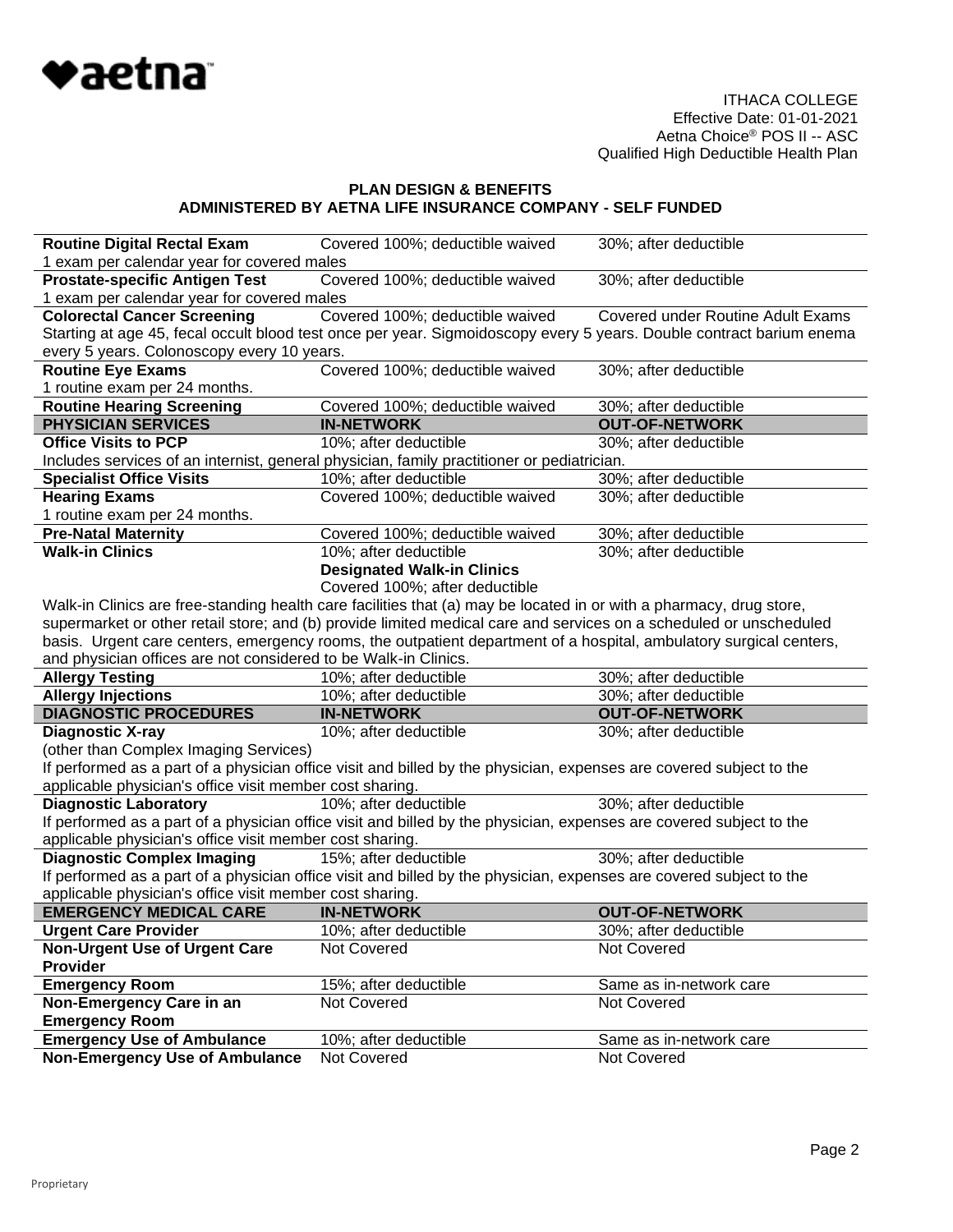

| <b>HOSPITAL CARE</b>                                                                                                                                                        | <b>IN-NETWORK</b>                                                                                                        | <b>OUT-OF-NETWORK</b> |  |  |
|-----------------------------------------------------------------------------------------------------------------------------------------------------------------------------|--------------------------------------------------------------------------------------------------------------------------|-----------------------|--|--|
| <b>Inpatient Coverage</b>                                                                                                                                                   | 10%; after deductible                                                                                                    | 30%; after deductible |  |  |
|                                                                                                                                                                             | Your cost sharing applies to all covered benefits incurred during your inpatient stay.                                   |                       |  |  |
| <b>Inpatient Maternity Coverage</b>                                                                                                                                         | 10%; after deductible                                                                                                    | 30%; after deductible |  |  |
| (includes delivery and postpartum                                                                                                                                           |                                                                                                                          |                       |  |  |
| care)                                                                                                                                                                       |                                                                                                                          |                       |  |  |
|                                                                                                                                                                             | Your cost sharing applies to all covered benefits incurred during your inpatient stay.                                   |                       |  |  |
| <b>Outpatient Hospital Expenses</b>                                                                                                                                         | 10%; after deductible                                                                                                    | 30%; after deductible |  |  |
|                                                                                                                                                                             | Your cost sharing applies to all covered benefits incurred during your outpatient visit.                                 |                       |  |  |
| <b>Outpatient Surgery - Hospital</b>                                                                                                                                        | 10%; after deductible                                                                                                    | 30%; after deductible |  |  |
|                                                                                                                                                                             | Your cost sharing applies to all covered benefits incurred during your outpatient visit.                                 |                       |  |  |
| <b>Outpatient Surgery - Freestanding</b>                                                                                                                                    | 10%; after deductible                                                                                                    | 30%; after deductible |  |  |
| <b>Facility</b>                                                                                                                                                             |                                                                                                                          |                       |  |  |
| <b>MENTAL HEALTH SERVICES</b>                                                                                                                                               | Your cost sharing applies to all covered benefits incurred during your outpatient visit.<br><b>IN-NETWORK</b>            | <b>OUT-OF-NETWORK</b> |  |  |
| Inpatient                                                                                                                                                                   | 10%; after deductible                                                                                                    | 30%; after deductible |  |  |
|                                                                                                                                                                             | Your cost sharing applies to all covered benefits incurred during your inpatient stay.                                   |                       |  |  |
| <b>Mental Health Office Visits</b>                                                                                                                                          | 10%; after deductible                                                                                                    | 30%; after deductible |  |  |
|                                                                                                                                                                             | Your cost sharing applies to all covered benefits incurred during your outpatient visit.                                 |                       |  |  |
| <b>Other Mental Health Services</b>                                                                                                                                         | Covered 100%; after deductible                                                                                           | 30%; after deductible |  |  |
| <b>SUBSTANCE ABUSE</b>                                                                                                                                                      | <b>IN-NETWORK</b>                                                                                                        | <b>OUT-OF-NETWORK</b> |  |  |
| Inpatient                                                                                                                                                                   | 10%; after deductible                                                                                                    | 30%; after deductible |  |  |
|                                                                                                                                                                             | Your cost sharing applies to all covered benefits incurred during your inpatient stay.                                   |                       |  |  |
| <b>Residential Treatment Facility</b>                                                                                                                                       | 10%; after deductible                                                                                                    | 30%; after deductible |  |  |
| <b>Substance Abuse Office Visits</b>                                                                                                                                        | 10%; after deductible                                                                                                    | 30%; after deductible |  |  |
|                                                                                                                                                                             | Your cost sharing applies to all covered benefits incurred during your outpatient visit.                                 |                       |  |  |
| <b>Other Substance Abuse Services</b>                                                                                                                                       | Covered 100%; after deductible                                                                                           | 30%; after deductible |  |  |
| <b>OTHER SERVICES</b>                                                                                                                                                       | <b>IN-NETWORK</b>                                                                                                        | <b>OUT-OF-NETWORK</b> |  |  |
| <b>Skilled Nursing Facility</b>                                                                                                                                             | 10%; after deductible                                                                                                    | 30%; after deductible |  |  |
| Limited to 120 days per year                                                                                                                                                |                                                                                                                          |                       |  |  |
|                                                                                                                                                                             | Your cost sharing applies to all covered benefits incurred during your inpatient stay.                                   |                       |  |  |
| <b>Home Health Care</b>                                                                                                                                                     | 10%; after deductible                                                                                                    | 30%; after deductible |  |  |
| Limited to 120 visits per year.                                                                                                                                             |                                                                                                                          |                       |  |  |
| Private Duty Nursing not included.                                                                                                                                          |                                                                                                                          |                       |  |  |
|                                                                                                                                                                             | Limited to 3 intermittent visits per day by a participating home health care agency; 1 visit equals a period of 4 hrs or |                       |  |  |
| less.                                                                                                                                                                       |                                                                                                                          |                       |  |  |
| <b>Hospice Care - Inpatient</b>                                                                                                                                             | Covered 100%; after deductible                                                                                           | 30%; after deductible |  |  |
|                                                                                                                                                                             | Your cost sharing applies to all covered benefits incurred during your inpatient stay.                                   | 30%; after deductible |  |  |
|                                                                                                                                                                             | Hospice Care - Outpatient Covered 100%; after deductible                                                                 |                       |  |  |
| Your cost sharing applies to all covered benefits incurred during your outpatient visit.                                                                                    |                                                                                                                          |                       |  |  |
| Aetna Compassionate Care Program (ACCP) - Enrollment available to members with a 12 month terminal<br>prognosis. Members would be able to continue receiving curative care. |                                                                                                                          |                       |  |  |
| <b>Private Duty Nursing</b>                                                                                                                                                 | 10%; after deductible                                                                                                    | 30%; after deductible |  |  |
| Limited to 70 eight hour shifts per year.                                                                                                                                   |                                                                                                                          |                       |  |  |
| Each period of private duty nursing of up to 8 hours will be deemed to be one private duty nursing shift.                                                                   |                                                                                                                          |                       |  |  |
|                                                                                                                                                                             |                                                                                                                          |                       |  |  |
|                                                                                                                                                                             |                                                                                                                          |                       |  |  |
| <b>Spinal Manipulation Therapy</b>                                                                                                                                          | 10%; after deductible                                                                                                    | 30%; after deductible |  |  |
| Maintenance services are not covered                                                                                                                                        |                                                                                                                          |                       |  |  |
| <b>Outpatient Short-Term</b><br><b>Rehabilitation</b>                                                                                                                       | 10%; after deductible                                                                                                    | 30%; after deductible |  |  |

Includes speech, physical, occupational therapy; limited to 60 visits per year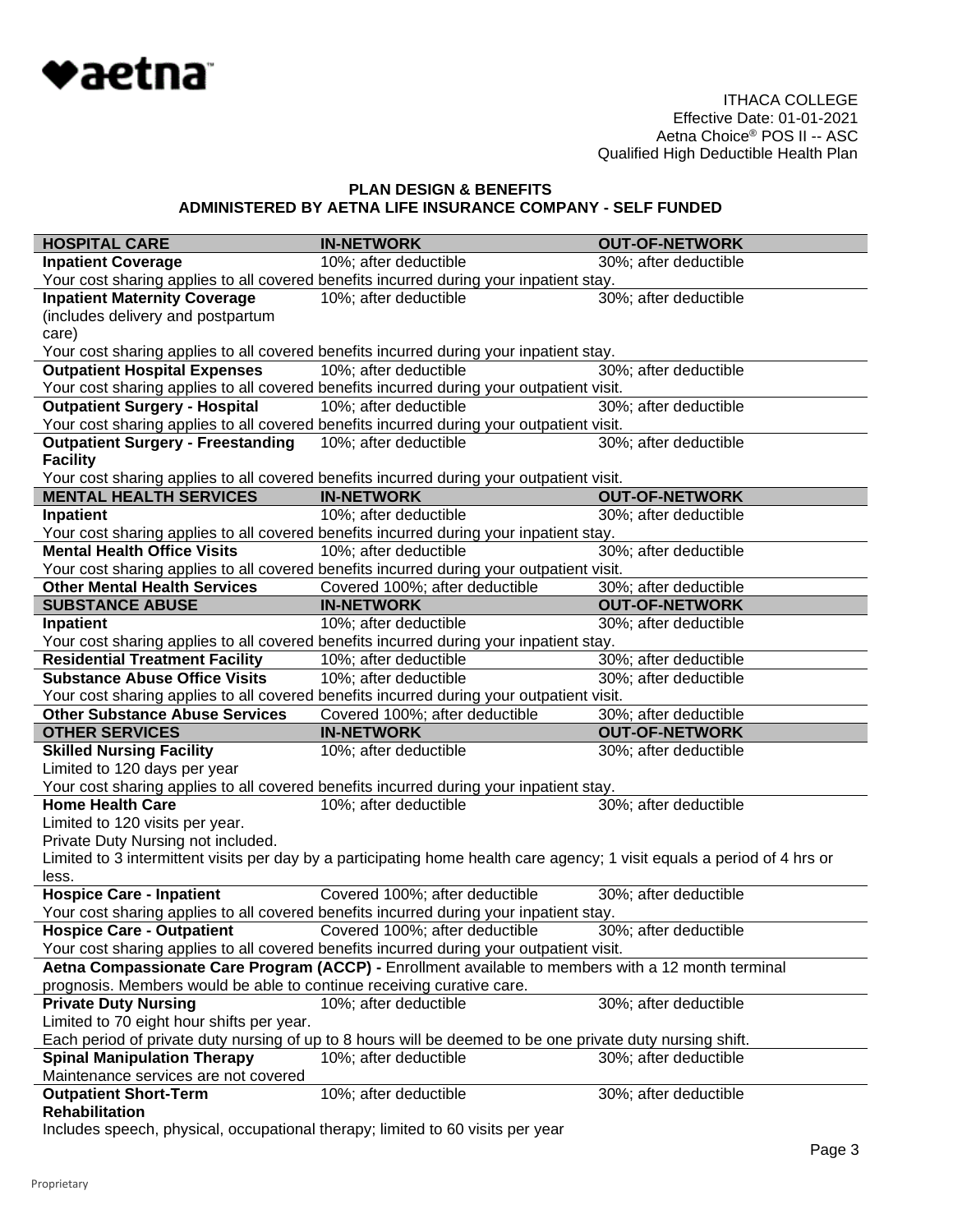

| <b>Habilitative Physical Therapy</b>                                                                                                                                                                                           | 10%; after deductible                                                                  | 30%; after deductible                              |  |  |
|--------------------------------------------------------------------------------------------------------------------------------------------------------------------------------------------------------------------------------|----------------------------------------------------------------------------------------|----------------------------------------------------|--|--|
| <b>Habilitative Occupational Therapy</b>                                                                                                                                                                                       | 10%; after deductible                                                                  | 30%; after deductible                              |  |  |
| <b>Habilitative Speech Therapy</b>                                                                                                                                                                                             | 10%; after deductible                                                                  | 30%; after deductible                              |  |  |
|                                                                                                                                                                                                                                | Refer to MBH Outpatient Mental                                                         |                                                    |  |  |
| <b>Autism Behavioral Therapy</b>                                                                                                                                                                                               |                                                                                        | Refer to MBH Outpatient Mental                     |  |  |
|                                                                                                                                                                                                                                | Health                                                                                 | Health                                             |  |  |
| Combined with outpatient mental health visits<br><b>Autism Applied Behavior Analysis</b>                                                                                                                                       | Refer to MBH Outpatient Mental                                                         |                                                    |  |  |
|                                                                                                                                                                                                                                | Health All Other                                                                       | Refer to MBH Outpatient Mental<br>Health All Other |  |  |
|                                                                                                                                                                                                                                |                                                                                        |                                                    |  |  |
| Covered same as any other Outpatient Mental Health All Other benefit                                                                                                                                                           |                                                                                        |                                                    |  |  |
| <b>Autism Physical Therapy</b>                                                                                                                                                                                                 | 10%; after deductible                                                                  | 30%; after deductible                              |  |  |
| <b>Autism Occupational Therapy</b>                                                                                                                                                                                             | 10%; after deductible                                                                  | 30%; after deductible<br>30%; after deductible     |  |  |
| <b>Autism Speech Therapy</b><br><b>Durable Medical Equipment</b>                                                                                                                                                               | 10%; after deductible<br>10%; after deductible                                         |                                                    |  |  |
|                                                                                                                                                                                                                                |                                                                                        | 30%; after deductible                              |  |  |
| Diabetic Supplies -- (if not covered                                                                                                                                                                                           | Covered the same as any other                                                          | Covered the same as any other                      |  |  |
| under Pharmacy benefit)                                                                                                                                                                                                        | medical expense                                                                        | medical expense                                    |  |  |
| <b>Affordable Care Act mandated</b>                                                                                                                                                                                            | Covered 100%; deductible waived                                                        | Covered same as any other expense.                 |  |  |
| <b>Women's Contraceptives</b>                                                                                                                                                                                                  |                                                                                        |                                                    |  |  |
| <b>Women's Contraceptive drugs and</b><br>devices not obtainable at a                                                                                                                                                          | Covered 100%; deductible waived                                                        | Covered same as any other medical                  |  |  |
|                                                                                                                                                                                                                                |                                                                                        | expense.                                           |  |  |
| pharmacy<br><b>Infusion Therapy</b>                                                                                                                                                                                            | 10%; after deductible                                                                  | 30%; after deductible                              |  |  |
| Administered in the home or                                                                                                                                                                                                    |                                                                                        |                                                    |  |  |
|                                                                                                                                                                                                                                |                                                                                        |                                                    |  |  |
| physician's office<br><b>Infusion Therapy</b>                                                                                                                                                                                  | Your cost sharing is based on the                                                      |                                                    |  |  |
|                                                                                                                                                                                                                                | type of service and where it is                                                        | Your cost sharing is based on the                  |  |  |
| Administered in an outpatient hospital                                                                                                                                                                                         |                                                                                        | type of service and where it is                    |  |  |
| department or freestanding facility                                                                                                                                                                                            | performed<br>Not Covered                                                               | performed<br>Not Covered                           |  |  |
| <b>Vision Eyewear</b>                                                                                                                                                                                                          |                                                                                        |                                                    |  |  |
| <b>Transplants</b>                                                                                                                                                                                                             | 10%; after deductible                                                                  | 30%; after deductible                              |  |  |
|                                                                                                                                                                                                                                | Preferred coverage is provided at an<br>IOE contracted facility only.                  | Non-Preferred coverage is provided                 |  |  |
| <b>Bariatric Surgery</b>                                                                                                                                                                                                       | 10%; after deductible                                                                  | at a Non-IOE facility.<br>30%; after deductible    |  |  |
|                                                                                                                                                                                                                                | Your cost sharing applies to all covered benefits incurred during your inpatient stay. |                                                    |  |  |
| <b>FAMILY PLANNING</b>                                                                                                                                                                                                         | <b>IN-NETWORK</b>                                                                      | <b>OUT-OF-NETWORK</b>                              |  |  |
| <b>Infertility Treatment</b>                                                                                                                                                                                                   | Your cost sharing is based on the                                                      | Your cost sharing is based on the                  |  |  |
|                                                                                                                                                                                                                                | type of service and where it is                                                        | type of service and where it is                    |  |  |
|                                                                                                                                                                                                                                | performed                                                                              | performed                                          |  |  |
| Diagnosis and treatment of the underlying medical condition only.                                                                                                                                                              |                                                                                        |                                                    |  |  |
| <b>Comprehensive Infertility Services</b>                                                                                                                                                                                      | 10%; after deductible                                                                  | 30%; after deductible                              |  |  |
| Artificial insemination and ovulation induction                                                                                                                                                                                |                                                                                        |                                                    |  |  |
| <b>Advanced Reproductive</b>                                                                                                                                                                                                   | 10%; after deductible                                                                  | 30%; after deductible                              |  |  |
| <b>Technology (ART)</b>                                                                                                                                                                                                        |                                                                                        |                                                    |  |  |
|                                                                                                                                                                                                                                |                                                                                        |                                                    |  |  |
| ART coverage includes: In vitro fertilization (IVF), zygote intra-fallopian transfer (ZIFT), gamete intrafallopian transfer                                                                                                    |                                                                                        |                                                    |  |  |
| (GIFT), cryopreserved embryo transfers, intracytoplasmic sperm injection (ICSI) or ovum microsurgery. Lifetime<br>maximum of \$20,000 applies to all procedures (Comprehensive and ART) covered by any Aetna plan except where |                                                                                        |                                                    |  |  |
| prohibited by law. The lifetime limit applies to both Medical and Pharmacy benefits and is a combined limit for both                                                                                                           |                                                                                        |                                                    |  |  |
| innetwork and out-of-network services and supplies.                                                                                                                                                                            |                                                                                        |                                                    |  |  |
| <b>Vasectomy</b>                                                                                                                                                                                                               | Your cost sharing is based on the                                                      | 30%; after deductible                              |  |  |
|                                                                                                                                                                                                                                |                                                                                        |                                                    |  |  |
|                                                                                                                                                                                                                                |                                                                                        |                                                    |  |  |
|                                                                                                                                                                                                                                | type of service and where it is                                                        |                                                    |  |  |
| <b>Tubal Ligation</b>                                                                                                                                                                                                          | performed<br>Covered 100%; deductible waived                                           | 30%; after deductible                              |  |  |

Page 4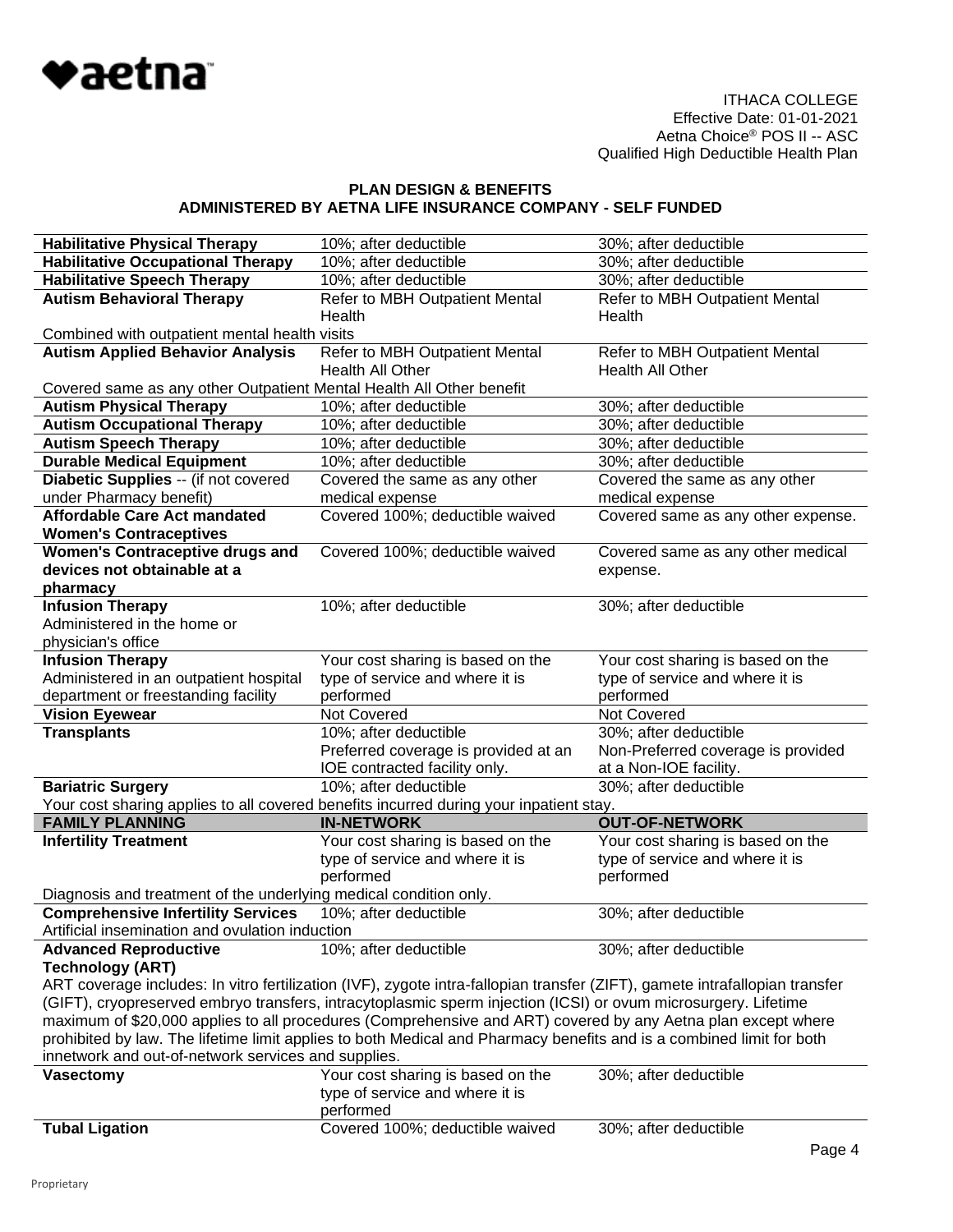

| <b>PHARMACY</b>                             | <b>IN-NETWORK</b>                                                                                               | <b>OUT-OF-NETWORK</b>                             |  |
|---------------------------------------------|-----------------------------------------------------------------------------------------------------------------|---------------------------------------------------|--|
|                                             | The full cost of the drug is applied to the deductible before any benefits are considered for payment under the |                                                   |  |
| pharmacy plan.                              |                                                                                                                 |                                                   |  |
| <b>Pharmacy Plan Type</b>                   | Aetna Standard Open Formulary                                                                                   |                                                   |  |
| <b>Generic Drugs</b>                        |                                                                                                                 |                                                   |  |
| Retail                                      | \$10 copay                                                                                                      | 30% of submitted cost; after                      |  |
|                                             |                                                                                                                 | applicable copay                                  |  |
| <b>Mail Order</b>                           | $$20$ copay                                                                                                     | Not Applicable                                    |  |
| <b>Preferred Brand-Name Drugs</b>           |                                                                                                                 |                                                   |  |
| Retail                                      | \$30 copay                                                                                                      | 30% of submitted cost; after                      |  |
|                                             |                                                                                                                 | applicable copay                                  |  |
| <b>Mail Order</b>                           | \$60 copay                                                                                                      | Not Applicable                                    |  |
| <b>Non-Preferred Brand-Name Drugs</b>       |                                                                                                                 |                                                   |  |
| Retail                                      | \$50 copay                                                                                                      | 30% of submitted cost; after                      |  |
|                                             |                                                                                                                 | applicable copay                                  |  |
| <b>Mail Order</b>                           | $$100$ copay                                                                                                    | Not Applicable                                    |  |
| <b>Pharmacy Day Supply and Requirements</b> |                                                                                                                 |                                                   |  |
| Retail                                      |                                                                                                                 | Up to a 30 day supply from Aetna National Network |  |
| <b>Mandatory Mail Order</b>                 | After two retail fills, members are required to fill a 90-day supply of                                         |                                                   |  |
|                                             | maintenance drugs at CVS Caremark® Mail Service Pharmacy or at a CVS                                            |                                                   |  |
|                                             | Pharmacy. Otherwise, the member will be responsible for 100 percent of the                                      |                                                   |  |
|                                             | cost-share.                                                                                                     |                                                   |  |
| Opt Out                                     | The member must notify us of whether they want to continue to fill at a                                         |                                                   |  |
|                                             | network retail pharmacy by calling the number on the member ID card.                                            |                                                   |  |
| <b>Specialty</b>                            | Up to a 30 day supply                                                                                           |                                                   |  |
|                                             | All prescription fills must be through our preferred specialty pharmacy                                         |                                                   |  |
|                                             | network.                                                                                                        |                                                   |  |
|                                             | Aetna Specialty Network Drug List                                                                               |                                                   |  |

**Plan Includes:** Diabetic supplies, blood glucose monitors, prescription weight loss drugs and contraceptive drugs and devices obtainable from a pharmacy.

Includes sexual dysfunction drugs for females and males, including daily dose, additional 6 tablets a month for males for erectile dysfunction.

Oral and injectable fertility drugs included (physician charges for injections are not covered under RX, medical coverage is limited).

Precertification for specialty drugs included

Seasonal Vaccinations covered 100% in-network

Preventive Vaccinations covered 100% in-network

Affordable Care Act mandated female contraceptives and preventive medications covered 100% in-network.

# **GENERAL PROVISIONS**

**Dependents Eligibility** Spouse, children from birth to age 26 regardless of student status.

Plans are provided by: Aetna Life Insurance Company. While this material is believed to be accurate as of the production date, it is subject to change.

Health benefits and health insurance plans contain exclusions and limitations. Not all health services are covered. See plan documents for a complete description of benefits, exclusions, limitations and conditions of coverage. Plan features and availability may vary by location and are subject to change. Providers are independent contractors and are not our agents. Provider participation may change without notice. We do not provide care or guarantee access to health services.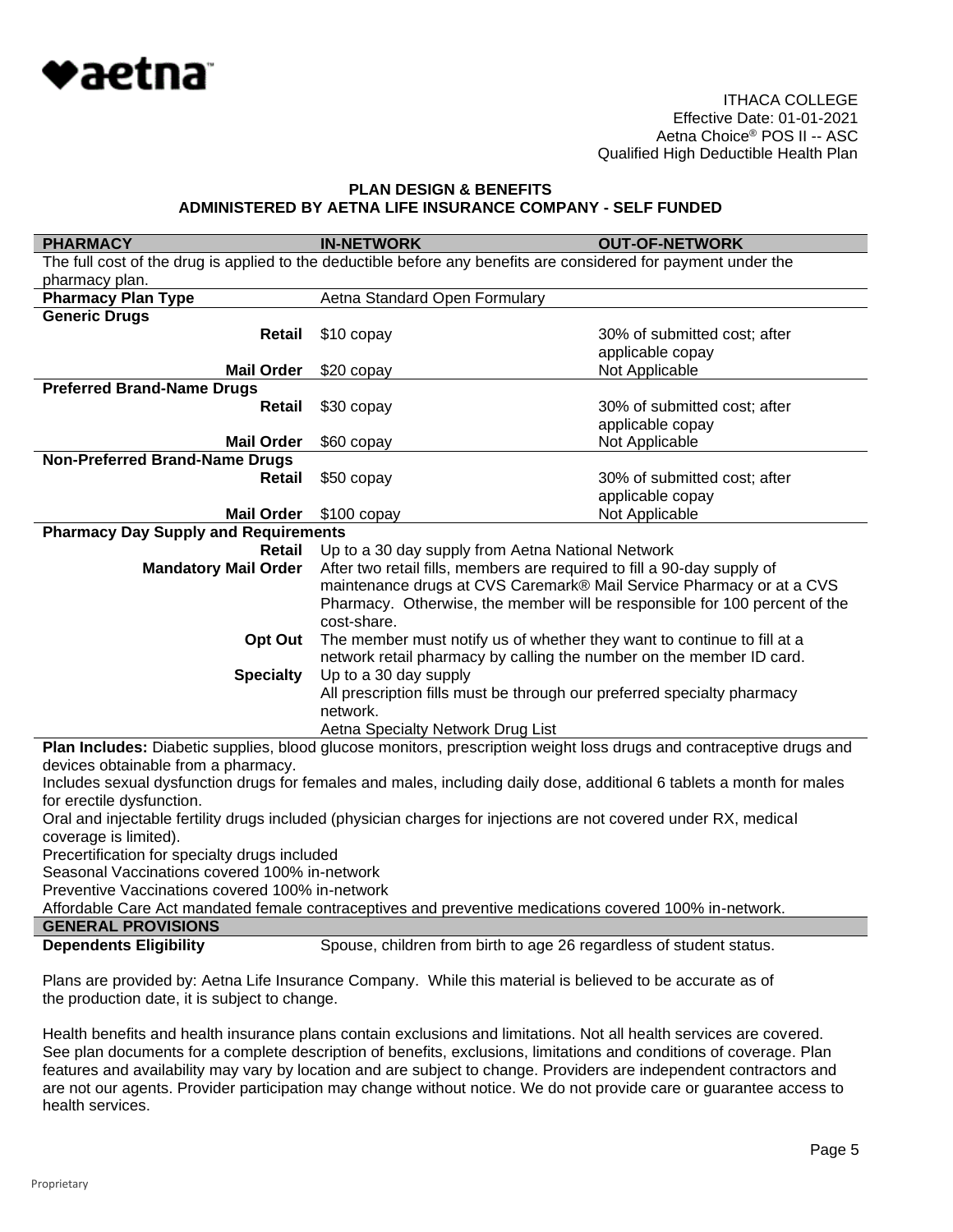

ITHACA COLLEGE Effective Date: 01-01-2021 Aetna Choice® POS II -- ASC Qualified High Deductible Health Plan

# **PLAN DESIGN & BENEFITS ADMINISTERED BY AETNA LIFE INSURANCE COMPANY - SELF FUNDED**

The following is a list of services and supplies that are *generally* not covered. However, your plan documents may contain exceptions to this list based on state mandates or the plan design or rider(s) purchased by your employer.

• All medical and hospital services not specifically covered in, or which are limited or excluded by your plan documents.

- Cosmetic surgery, including breast reduction.
- Custodial care.
- Dental care and dental X-rays.
- Donor egg retrieval

• Experimental and investigational procedures, except for coverage for medically necessary routine patient care costs for members participating in a cancer clinical trial.

- Hearing aids
- Home births
- Immunizations for travel or work, except where medically necessary or indicated.

• Implantable drugs and certain injectable drugs including injectable infertility drugs.

• Infertility services, including artificial insemination and advanced reproductive technologies such as IVF, ZIFT, GIFT, ICSI and other related services, unless specifically listed as covered in your plan documents.

- Long-term rehabilitation therapy.
- Non-medically necessary services or supplies.

• Outpatient prescription drugs (except for treatment of diabetes), unless covered by a prescription plan rider and overthe-counter medications (except as provided in a hospital) and supplies.

- Radial keratotomy or related procedures.
- Reversal of sterilization.

• Services for the treatment of sexual dysfunction/enhancement, including therapy, supplies or counseling or prescription drugs.

- Special duty nursing.
- Therapy or rehabilitation other than those listed as covered.

• Weight control services including surgical procedures, medical treatments, weight control/loss programs, dietary regimens and supplements, appetite suppressants and other medications; food or food supplements, exercise programs, exercise or other equipment; and other services and supplies that are primarily intended to control weight or treat obesity, including Morbid Obesity, or for the purpose of weight reduction, regardless of the existence of comorbid conditions.

Aetna, or its affiliate(s), receives rebates from drug manufacturers that may be taken into account in determining Aetna's Preferred Drug List. Rebates may reduce the amount a member pays the pharmacy for covered prescriptions. CVS Caremark ® Mail Service Pharmacy refers to CVS Caremark ® Mail Service Pharmacy, a licensed pharmacy subsidiary of Aetna Inc., that operates through mail order. The charges that Aetna negotiates with CVS Caremark ® Mail Service Pharmacy may be higher than the cost they pay for the drugs and the cost of the mail order pharmacy services they provide. For these purposes, the pharmacy's cost of purchasing drugs takes into account discounts, credits and other amounts that they may receive from wholesalers, manufacturers, suppliers and distributors.

In case of emergency, call 911 or your local emergency hotline, or go directly to an emergency care facility.